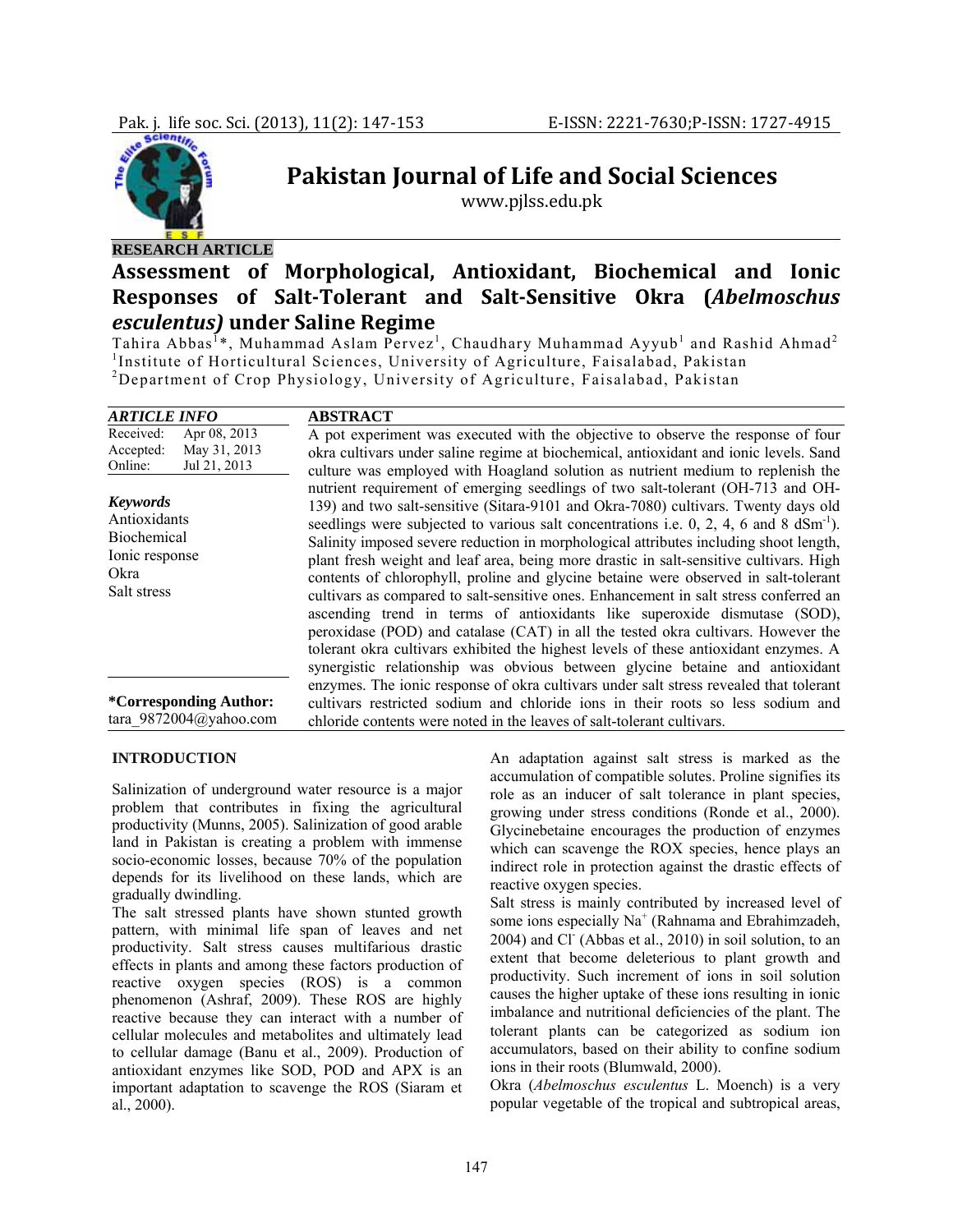grown as an annual crop. Okra like other crops in Pakistan faces a dual menace of biotic and abiotic stresses. The objective of the presented study was to assess the response of okra cultivars on the basis of their morphological, antioxidantal, biochemical and ionic attributes under salt stressed conditions for their utilization on saline lands.

## **MATERIALS AND METHODS**

### **Plant material and growth conditions**

Seeds of two salt tolerant (OH-713 and OH-139) and two salt sensitive (Sitara 9101 and Okra-7080) genotypes (salt tolerance was checked in a separate screening experiment) were sown in plastic pots containing Astatula fine sand (hyperthermic, uncoated typicquartzipsamments) individually as a growth medium. The sand had pH of 6.0-6.5, with field capacity 7.2% and incipient wilting at 1.2% (Volume basis), respectively. Half strength Hoagland solution was used as a nutrient solution. The seeds were watered @ 250 mL per pot.

## **Salinity applications**

Sodium chloride (NaCl) at different concentrations (0, 2, 4, 6 and 8 dS  $m^{-1}$ ) was applied after 20 days of sowing. To avoid osmotic shock, the seedlings were adjusted to their final NaCl level by imposing the salinity in intervals (two days) while the control was without salt stress and irrigated only with half strength Hoagland's solution.

#### **Growth attributes**

Shoot length was measured at the end of the experiment with the help of measuring tape in centimeters (cm) from the base of stem to the tip of the shoot and average value for replicates was computed. After fifty days of growth, three plants were selected from each replicate, which were up rooted with care and sand particles were removed by washing with distilled water. After washing, in order to absorb any drop of water present on leaves and shoots, these plants were wrapped with filter paper. Average fresh weight of each replicate was noted with digital balance. Six randomly selected leaves from two plants per replication were separated. These sampled leaves were placed on an electronic leaf area meter (Ll-3100; LI-COR, Inc., Lincoln, Nebr.) to calculate the leaf area (LA) in centimeters. Average area per leaf was worked out according to Michael et al. (2002).

## **Biochemical attributes**

Chlorophyll contents were measured following the method adopted by Arnon (1949). Proline and glycine betaine contents in the salt affected leaf samples of okra genotypes were analyzed using the methods described by Bates et al. (1973) and Grieve and Grattan (1983), respectively.

### **Antioxidants enzyme activity**

The antioxidant enzymes activity like superoxide dismutase (SOD), peroxidase (POD) and catalase (CAT) was measured by following the methods of Giannopolitis and Ries (1977) and Chance and Maehly (1955).

## **Measurement of ionic attributes**

Sodium contents in leaf and root samples of okra genotypes were measured using the procedure reported by Wolf (1990) for sample digestion and digested samples were analyzed by Flame Photometer (Jenway PFP-7, UK). The chloride contents in leaf and root samples were measured with the help of analyzer (Corning-920, Germany).

### **Statistical analysis**

The experiment was laid out in factorial design (salinity and genotypes) and treatment means were grouped on the basis of honestly significant difference (HSD, Tucky test) at the 0.05 level of probability by using the statistical software, statistica 8.1.

## **RESULTS**

### **Growth attributes**

Salt stress significantly reduced the shoot length in all tested okra cultivars but plants experienced higher salt stress exhibited maximum reduction in shoot length as compared to those grown under low salinity levels (Figure 1). The cultivars, OH-139 and OH-713 presented less percentage reduction in shoot length as compared to the Sitara-9101 and Okra-7080 under +NaCl conditions. Plant fresh weight of both tolerant and non-tolerant cultivars was reduced by salt stress but maximum reduction was recorded in plants grown under 8.0, followed by 6.0, 4.0 and 2.0 dS  $m^{-1}$ NaCl stress (Figure 1). However, salt tolerant cultivars (OH-713 and OH-139) maintained maximum shoot fresh weight than non-tolerant cultivars (Sitara-9101 and Okra-7080) in response to salt stress. Leaf area was decreased in all the tested okra cultivars under saline conditions (Figure 1). The percent reduction in leaf area was high under 8.0 dS m<sup>-1</sup>NaCl stress. The tolerant cultivars occupied the top position by having less reduction in leaf area as compared to the non-tolerant ones

## **Biochemical attributes**

Total chlorophyll contents were decreased in all the tested okra cultivars under saline conditions (Figure 2). The tolerant cultivars (OH-713 and OH-139) were found to be top ranked by expressing least percent reduction in total chlorophyll contents as compared to non-tolerant ones (Sitara-9101 and Okra-7080). Data regarding proline indicated that salinity had significant (*P≤0.05*) increasing effect on proline contents (Figure 2). Minimum proline contents were recorded in the plants grown under non-saline conditions, which were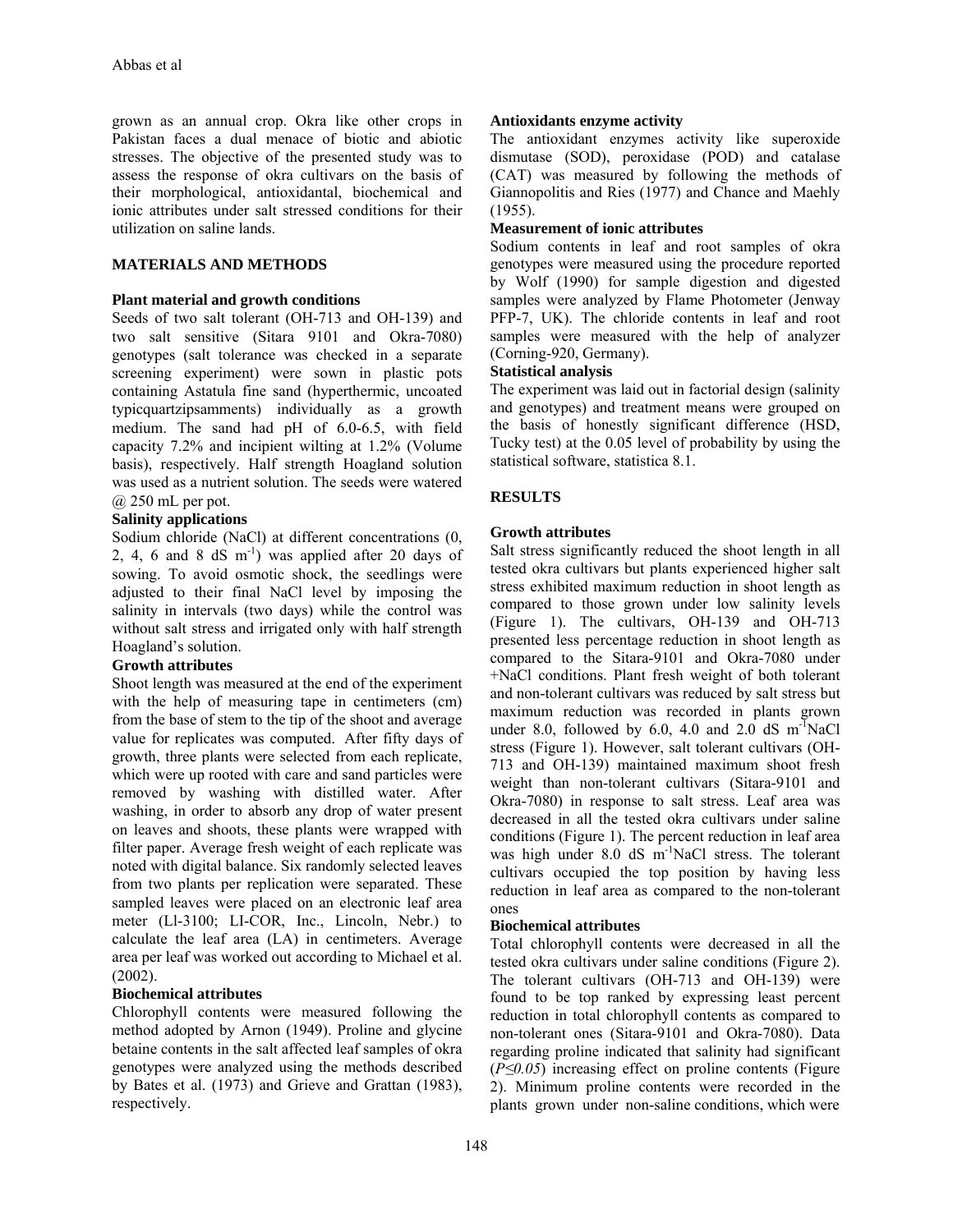

**Fig. 1: Effect of salt stress on growth attributes of okra cultivars under saline regimes** 

found to be increased with the increasing salinity level. The comparison among cultivars showed variations in values for proline contents. The salt tolerant cultivars (OH-713 and OH-139) gave good performance due to high percentage increase in proline contents in response to NaCl stress. Salt stress induced a significant elevation in glycine betaine contents of all the tested okra cultivars (Figure 2). Minimum glycine betaine contents were noted for plants grown under non saline condition, which was gradually increased at 2.0*,* 4.0, 6.0 and 8.0 dS m-1 NaCl, respectively. The salt tolerant showed good performance by exhibiting high glycine betaine contents while salt sensitive cultivars showed comparatively less improved glycine betaine contents, under increasing salt regime.

#### **Antioxidant enzymes activity**

Superoxide dismutase activity (SOD) of all the investigated cultivars was significantly enhanced under saline conditions (Figure 3). Maximum increase in SOD



**Fig. 2: Effect of salt stress on biochemical attributes of okra cultivars under salt stress** 

was recorded in plants treated with high NaCl concentration (8.0 dS  $\text{m}^{-1}$ ) followed by 6.0, 4.0 and 2.0 dS m-1. The salinized plants of OH-713 and OH-139 exhibited maximum percent increase in SOD as compared to Sitara-9101 and Okra-7080 with respect to the control. Salt stress induced a marked acceleration in peroxidase activity (POD) of all tested okra cultivars (Figure 3). Minimum POD contents were noted for plants grown under non saline condition which was found to be gradually increased with increasing salinity levels. The salt tolerant cultivars showed good performance by exhibiting high POD while salt sensitive cultivars showed comparatively low POD. The maximum CAT activity was recorded in plants exposed to saline conditions  $(8.0 \text{ dS m}^{-1})$ , followed by 6.0, 4.0, 2.0 and control (Figure 3). The salt tolerant cultivars gave good performance due to high percentage increase in CAT activity in response to NaCl stress.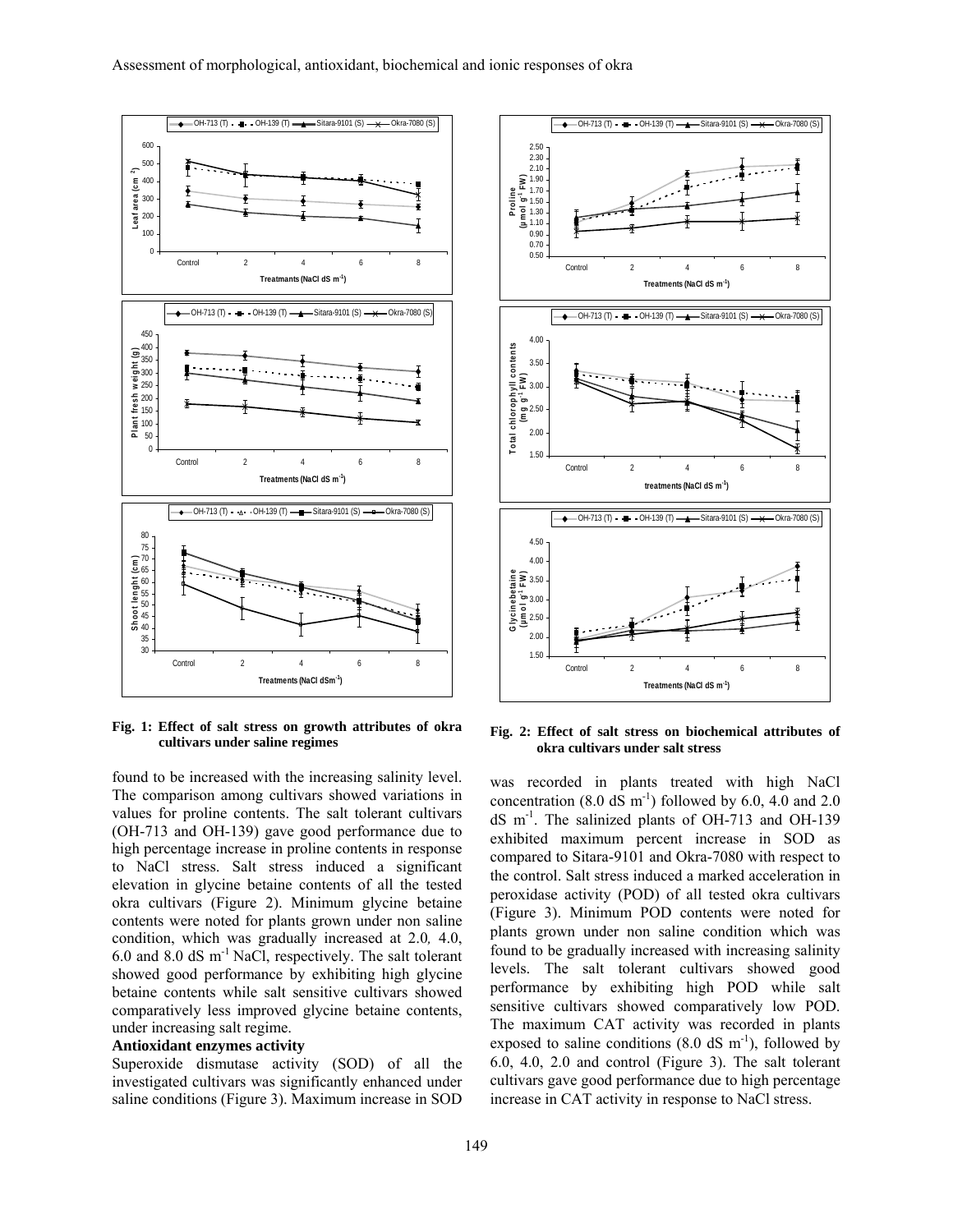

**Fig. 3: Effect of salt stress on antioxidant enzymatic attributes of okra cultivars under salt stress** 

However, salt sensitive cultivars presented minimum percentage increase in CAT activity under salt stress.

#### **Ionic attributes**

Sodium (Na) concentration in leaves and roots of all the tested okra cultivars was increased with the increasing salt stress (Figure 4). It was noted that roots of salt tolerant OH-713 and OH-139 accumulated higher Na concentration as compared to salt sensitive Sitara-9101 and Okra-7080. The root and leaf Na contents were found to be enhanced with the increment in salt stress, however the tolerant cultivars exhibited high ratios of Na in their roots as compared to the leaves. On the basis of Na contents, it can be concluded that OH-713 and OH-139 created a hindrance for the transport of high amount of Na to shoot/leaves therefore, they accumulated high concentration of Na in their roots but that kind of mechanism was not observed in salt sensitive cultivars.

Results regarding chloride contents showed that roots of salt tolerant cultivars (OH-713 and OH-139) accumulated high Cl contents as compared to salt



**Fig. 4: Effect of salt stress on ionic attributes of okra cultivars under salt stress** 

sensitive cultivars (Sitara-9101 and Okra-7080). On the other hand, leaves of salt sensitive cultivars (Sitara-9101 and Okra-7080) had maximum Cl accumulation as compared to salt tolerant cultivars (OH-713 and OH-139). On the basis of Cl contents, it can be concluded that OH-713 and OH-139 did not transport high amounts of Cl in upper plant parts due to this reason these cultivars showed high ratios of Cl in their roots and low in their leaves.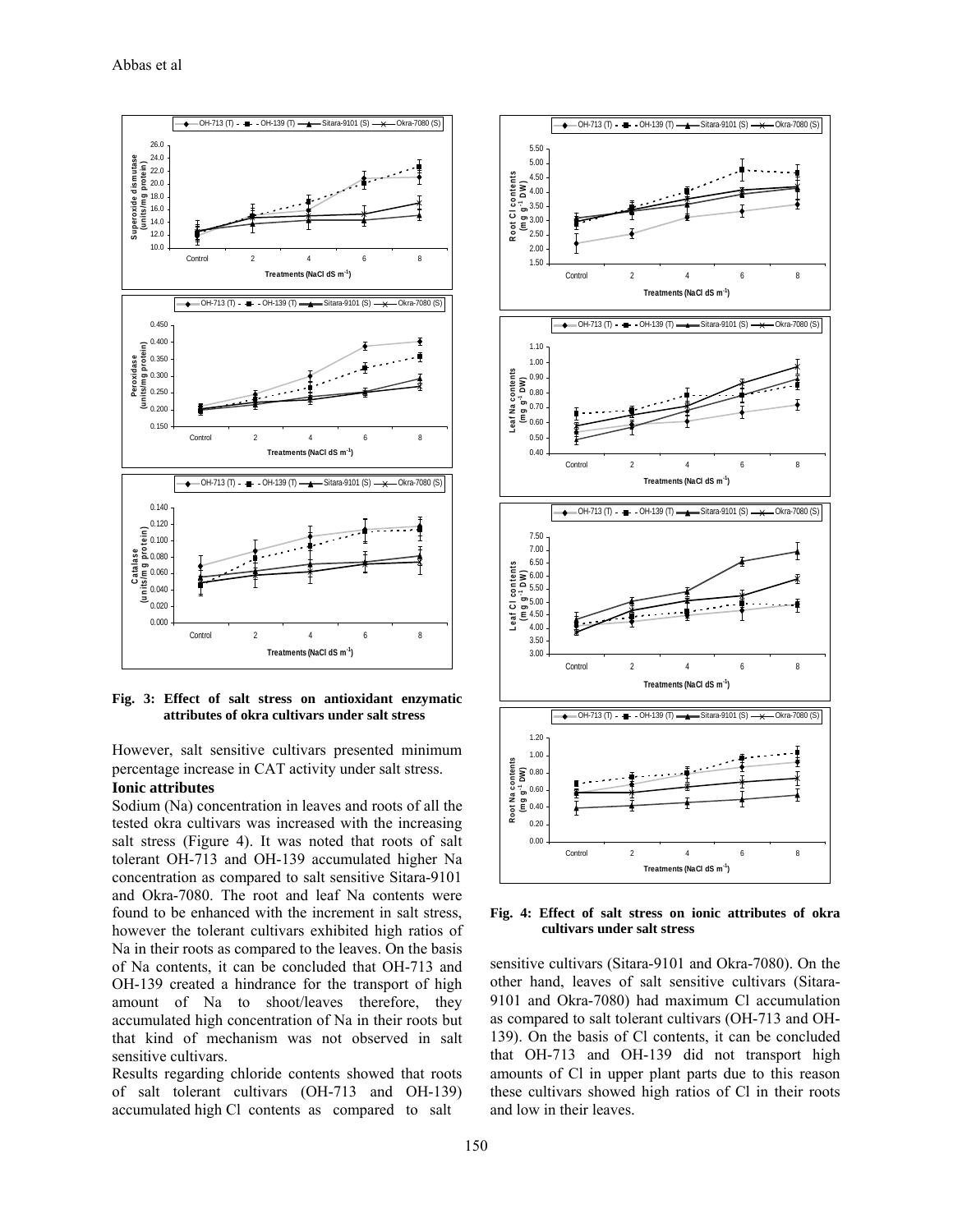## **DISCUSSION**

Plant growth is negatively correlated with the amount of salts in root zone. In present study, salt stress significantly reduced both fresh and dry plant biomass in salt-tolerant and non-tolerant okra genotypes. This reduction in plant biomass could be attributed to nutritional imbalance, ion toxicity, reduction in cell turgidity and disturbance in photosynthetic apparatus. Salt stress creates a nutritional imbalance within the plant by limiting entry of beneficial nutrients involved in various plant metabolisms which consequently cause reduction in plant biomass production. Furthermore, salt stress also reduces the photosynthetic activity by reducing chlorophyll contents, number of stomata and stomatal conductance (Balal et al., 2012), so it could also be a reason of reduced fresh and dry plant biomass in tested salt-tolerant and non-tolerant okra cultivars exposed to saline conditions. In short it can also be claimed that tolerant cultivars (OH-713 and OH-139) showed less reduction in plant biomass because they deposited less ratios of toxic ions in their tissues, while non-tolerant cultivars (Sitara-9101 and Okra-7080) could not stop the entry of these toxic ions in their shoot and leaf tissues, so they had maximum reduction in plant biomass in response to salinity stress. Like other morphological attributes salt stress also reduced leaf area of both salt-tolerant and non-tolerant okra cultivars. Although, leaf area is regulated by specific genes but abiotic stresses, especially salt stress have negative correlation with this morphological attribute because okra plants of both tolerant and non-tolerant cultivars grown under saline and non-saline conditions had significant variations in their leaf area. The results are confirmed with the findings of Latef and Chaoxing (2011) and Oraby and Ahmad (2012) who found a significant reduction in leaf area of tomato and oat plants, respectively submitted to saline conditions. The green pigment chlorophyll is vital for photosynthesis and absorbs the light. The excessive amount of salts/ions (Na and Cl) within the leaf tissue may disturb the cellular metabolisms and cause degeneration of cell organelles and it leads to the destruction of green pigments. In present study, senescence may be the possible reason for reduction in chlorophyll contents because a significant number of yellow leaves were observed in salt-stressed plants of tested okra cultivars (OH-713, OH-139, Sitara-9101 and Okra-7080). The reactive oxygen species (ROS) destroy membranous structures of chloroplasts by oxidizing their phospholipids, which leads to degradation in chlorophyll contents (Hassine and Lutts, 2010). Minimum decline in chlorophyll contents of OH-713 and OH-139 could have been due to less generation of ROS species, ultimately reduced lipid peroxidation of their membranes. Whereas, Sitara-9101 and Okra-7080

had high ratio ROS species so exhibited maximum decline in green pigments by the process of lipid peroxidation. Excessive amounts of toxic ions in the leaf tissues of tested okra cultivars may also be another chlorophyll degrading agents. These toxic ions (Na and Cl) displace the Mg in the structure of chlorophyll thus causes its degradation. Various researchers studied brassica, maize and wheat plants under salt-stressed conditions and recorded a significant reduction in chlorophyll contents (Qu et al., 2012; Zheng et al., 2012).

Under stressed conditions, plants accumulate various compatible solutes i.e. proline and glycinebetaine which enhance the osmotic adjustment potential of plants. Since, in present study salt stress accelerated the accumulation of proline and glycinebetaine both in salttolerant (OH-713 and OH-139) and salt-sensitive (Sitara-9101 and Okra-7080) cultivars, so it can be regarded as an adaptation to withstand saline conditions. OH-713 and OH-139 had maximum accumulation of proline and glycinebetaine, which indicated that these cultivars had more efficient osmotic adjustment capacity so they well overcame the drastic effects of ion-toxicity and osmotic stress. Our results confirmed the findings of Nounjan et al. (2012) and Yiu et al. (2012) who studied the various plant species under saline condition sand significant elevation in these compatible solutes were recorded with increasing salinity levels.

The formation of reactive oxygen species (ROS) is a very drastic effect of salt stress (Devasagayam et al., 2004). The elevation in the concentration of ROS can cause a severe damage to cell structures by the process of oxidation of cell membranes, which is termed as oxidative stress (Apel and Hirt, 2004; Hussain et al., 2013). Under stressed conditions, a defensive system called as antioxidant system becomes activated. This system consists of various antioxidant enzymes like superoxide dismutase (SOD), peroxidase (POD) and catalase (CAT), these enzymes scavenge the ROX species. Although, in this study the salt-stressed plants of tested okra cultivars exhibited a significant elevation in their antioxidant activities as compared to those grown under non-saline conditions, but maximum enhancement was recorded in salt-tolerant (OH-713 and OH-139) cultivars in comparison to salt-sensitive (Sitara-9101 and Okra-7080) cultivars. The high antioxidant activity of OH-713 and OH-139 showed that these cultivars had well withstood the saline conditions by significantly eliminating the ROS, because of high antioxidant activity of SOD, POD and CAT. From the results regarding the antioxidant activities it is depicted that a strong correlation exists between the salt tolerance potential and antioxidant activities. The results of present investigation are in accordance with the findings of Nounjan et al. (2012)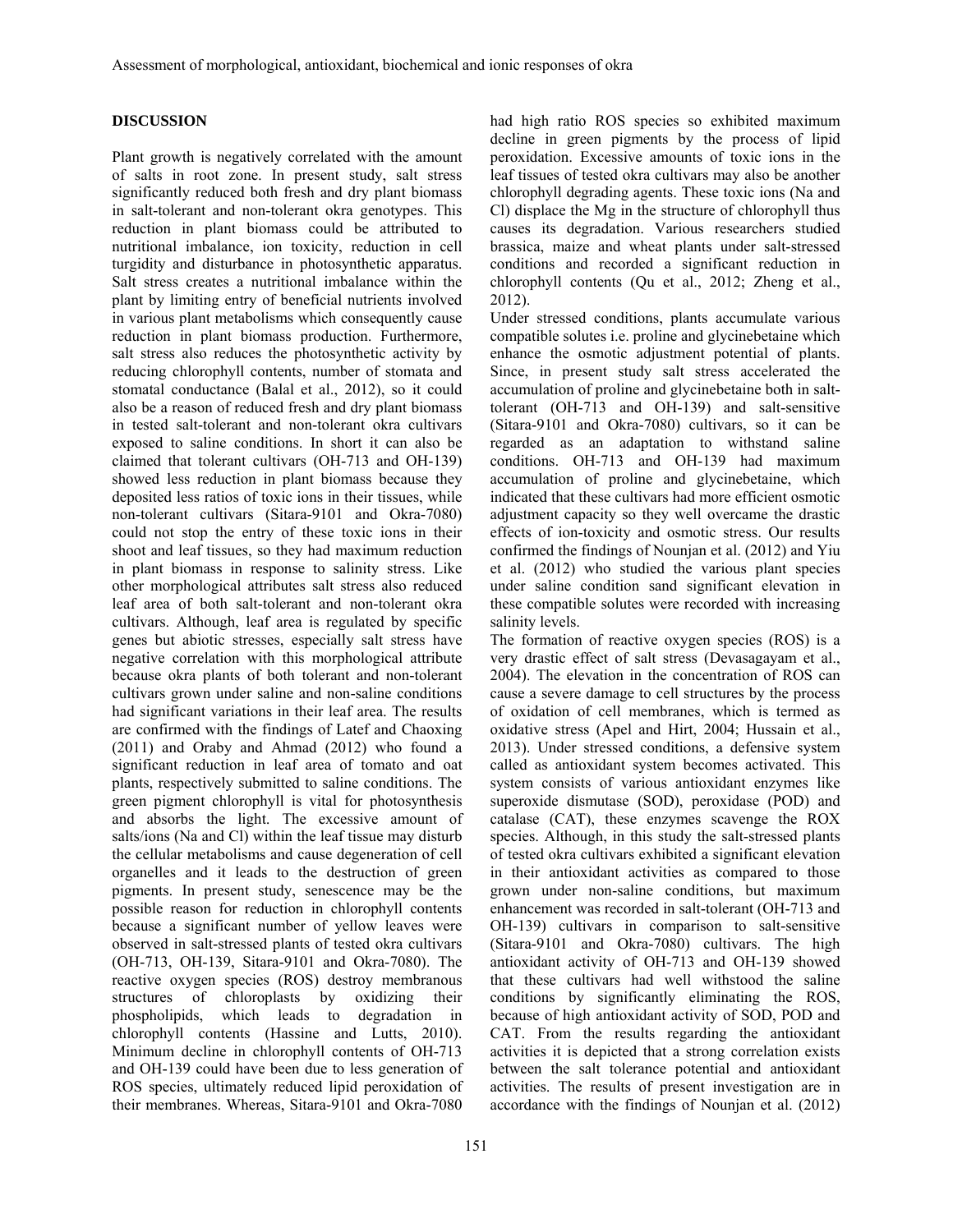and Petridis et al. (2012) who studied the *Oryza sativa*  and *Olea europaea* plant species.

Salinity stress has significantly caused a nutritional imbalance in tested okra cultivars. The accumulation of toxic ions in roots and leaves is a significant tool for evaluating salt tolerance potential of plant species. The low concentration of accumulation of toxic ions in the leaves of OH-713 and OH-139 showed that their leaves had faced less salt-injury due to ion-toxicity. A significant adoption was observed in case of tolerant cultivars because they accumulated high ratios of toxic ions (Na and Cl) in their roots. However, such mechanisms were not observed in case of salt-sensitive cultivars, so high ratios of Na and Cl were transported to upper plant parts (stems and leaves), where they negatively influenced various morpho-physiological and biochemical process.

So it can be concluded that salt stress had produced drastic effects on all tested okra cultivars but the tolerant cultivars (OH-713 and OH-139) were better adapted to stressed conditions as compared to sensitive cultivars (Sitara-9101 and okra-7080).

#### **REFERENCES**

- Abbas W, M Ashraf and NA Akram, 2010. Alleviation of salt induced adverse effects in egg plant (*Solanum melongena* L.) by glycine betaine and sugar beet extracts. Scientia Horticulturae, 125: 188-195.
- Apel K and H Hirt, 2004. Reactive oxygen species: metabolism, oxidative stress and signal transduction. Annual Reviews of Plant Biology, 55: 1331-1341.
- Arnon DI, 1949. Copper enzymes in isolated chloroplasts. Polyphenoloxidase in *Beta vulgaris*. Plant Physiology, 24: 1-15.
- Ashraf M, 2009. Biotechnological approach of improving plant salt tolerance using antioxidants as markers. Biotechnology Advances, 27: 84-93.
- Balal RM, MM Khan, MA Shahid, NS Mattson, T Abbas, M Ashfaq, F Garcia-Sanchez, U Ghazanfer, V Gimeno and Z Iqbal, 2012. Comparative studies on the physiobiochemical, enzymatic and ionic modifications in salt tolerant and salt sensitive Citrus rootstocks under NaCl stress. Journal of American Society of Horticultural Sciences, 137: 1-10.
- Banu MNA, MA Hoque, MW Sugimoto, K Matsuoka, Y Nakamura, Y Shimoishi and Y Murata, 2009. Proline and glycinebetaine induce antioxidant defense gene expression and suppress cell death in cultured tobacco cells under salt stress. Journal of Plant Physiology, 166: 146-156.
- Bates LS, RP Waldron and IW Teaxe, 1973. Rapid determination of free proline for water stress studies. Plant and Soil, 39: 205-207.
- Blumwald E, 2000. Sodium transport and salt tolerance in plants. Curruent Opinion in Cell Biology, 12: 431-437.
- Chance B and AC Maehly, 1955. Assay of catalase and peroxidase. Methods in Enzymology, 2: 764- 775.
- Devasagayam TPA, JC Tilak, KK Boloor, S Ketaki, SG Saroj and RD Lele, 2004. Free radicals and antioxidants in human health: current status and future prospects. Journal of Association of Physicians of India (JAPI), 52: 796.
- Giannopolitis CN and SK Ries, 1977. Superoxide dismutase I. Occurrence in higher plants. Plant Physiology, 59: 309-314.
- Grieve CM and SR Gratan, 1983. Rapid assay for the determination of water soluble quaternary ammonium compounds. Plant and Soil, 70: 303-307.
- Hassine AB and S Lutts, 2010. Differential responses of saltbush *Atriplex halimus* L. exposed to salinity and water stress in relation to senescing hormones abscisic acid and ethylene. Journal of Plant Physiology, 167: 1448-1456.
- Hussain S, A Khaliq, A Matloob, MA Wahid and I Afzal, 2013. Germination and growth response of three wheat cultivars to NaCl salinity. Soil and Environment, 32: 36-43.
- Latef AHA and H Chaoxing, 2011. Effect of arbuscular mycorrhizal fungi on growth, mineral nutrition, antioxidant enzymes activity and fruit yield of tomato grown under salinity stress. Scientia Horticulturae, 127: 228-233.
- Michael AJ, JM Furze, MJ Rhodes and D Burtin, 2002. Molecular cloning and functional identification of a plant ornithine decarboxylase cDNA. Biochemistry Journal, 314: 241-248.
- Munns R, 2005. Gene and salt tolerance: bringing them together. New Phytology, 167: 645-663.
- Nounjan NP, T Nghia and P Theerakulpisut, 2012. Exogenous proline and trehalose promote recovery of rice seedlings from salt-stress and differentially modulate antioxidant enzymes and expression of related genes. Journal of Plant Physiology, 169: 596-604.
- Oraby H and R Ahmad, 2012. Physiological and biochemical changes of CBF3 transgenic oat in response to salinity stress. Plant Science, 185-186: 331-339.
- Petridis A, I Therios, G Samouris and C Tananaki. 2012. Salinity-induced changes in phenolic compounds in leaves and roots of four olive